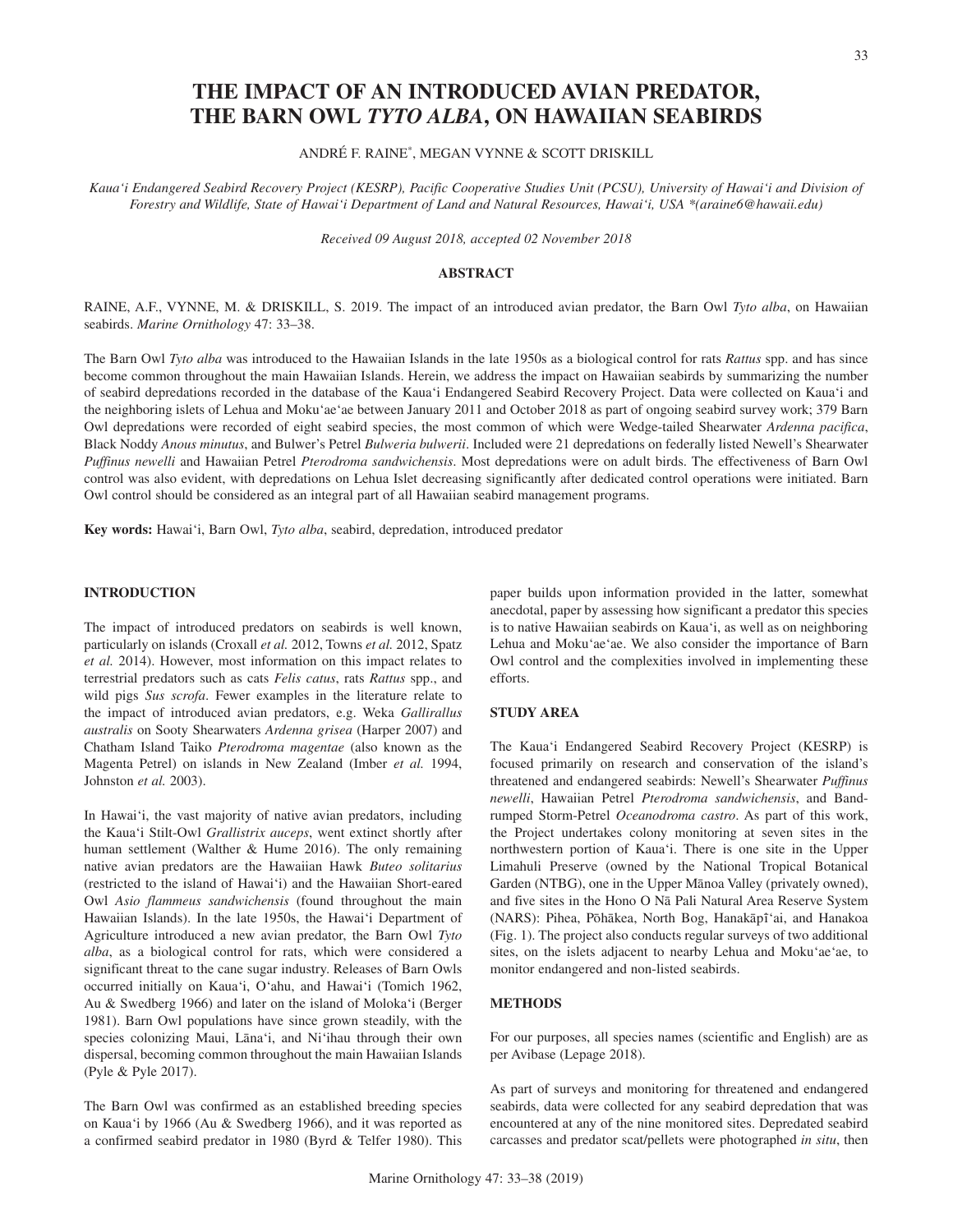collected and removed, to prevent double-counting on future trips. All locations were logged using a GPS (Garmin Rino 650). All predator scat/pellets were collected and subsequently examined in the lab for the presence of seabird feathers/bones indicative of a depredation event. All events were reported immediately to predator control teams (including those from the Hawai'i Division of Forestry and Wildlife (DOFAW), the NARS, or the NTBG) to facilitate pin-pointing of predator control activities.

For the purposes of this study, all Barn Owl depredation incidents recorded by the KESRP between January 2011 and October 2018 have been considered. Data are presented on the number of each species depredated, the age groups of the individuals targeted, and the locations of depredations. A known Barn Owl nest site on Lehua Islet was also routinely visited as part of control efforts; any seabird skulls found in pellets and within the nest site were counted and collected on each occasion.

#### **Barn Owl control**

A dedicated Barn Owl control effort was initiated on Lehua Islet by DOFAW under a Depredation Permit issued by the US Fish and Wildlife Service (50 CFR § 21.41) between May 2015 and September 2016, during which time nine trips were carried out and 11 individual Barn Owls were removed (G. Reid, DOFAW, unpubl. data). Lethal control measures were implemented during several multi-day hunting trips, using a caller (playing both territorial Barn Owl calls and prey calls), spotlight, and shotgun. The effectiveness of these control measures was assessed by counting the number of Barn Owl depredations found on KESRP seabird monitoring trips to Lehua Islet between December 2011 and October 2018 (excluding 2014, when data were not collected) and comparing values from before control measures, during active control, and after control work had ceased.

Although Barn Owl control has also recently been included as part of ongoing predator control and management operations within the threatened and endangered seabird colonies in the northwest portion of Kaua'i, methods and techniques that are considered suitable for these areas are still evolving; to date, no Barn Owls have been removed. Therefore, these sites are not included in our comparative analysis evaluating the overall effectiveness of Barn Owl control.

# **RESULTS**

A total of 379 Barn Owl depredations of seabirds, including eight different species, was recorded between January 2011 and October 2018 (Table 1). Depredations of two migratory waders were also recorded: five Pacific Golden-Plovers *Pluvialis fulva* and one Ruddy Turnstone *Arenaria interpres*. Depredations were recorded in seven of the nine study sites (77.8 %) that we examined, with the highest numbers on the two offshore islets (Table 2). The most common species predated were Wedge-tailed Shearwater *Ardenna pacifica* (45.4 % of records), Black Noddy *Anous minutus* (29.8 %), and Bulwer's Petrel *Bulweria bulwerii* (15.6 %). Also included were 21 threatened or endangered seabirds (13 Newell's Shearwaters and eight Hawaiian Petrels).



**Fig. 1.** Study sites on Kaua'i, and the location of Moku'ae'ae and Lehua Islets in relation to Kaua'i.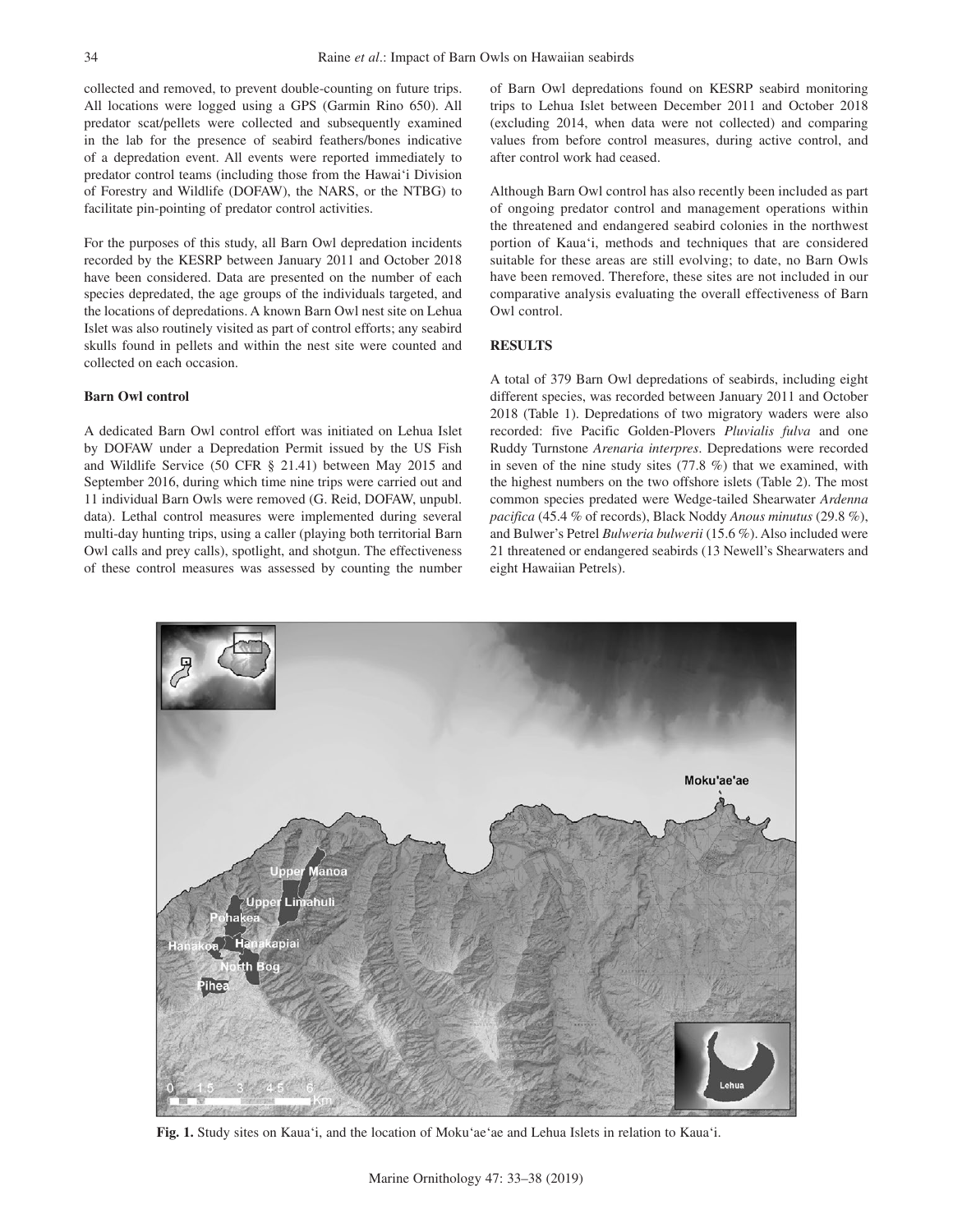We also examined the age class of depredated birds. For the 353 depredations where age was estimated or known, 94.3 % were adults (i.e., After Hatch Year) and 5.7 % were chicks (i.e., Local) (Table 1). For some species (such as Bulwer's Petrel, Black Noddy, Hawaiian Petrel, and Newell's Shearwater), all the depredations were of adult birds. For others, such as Red-footed Booby *Sula sula* and Brown Booby *Sula leucogaster*, all the depredations were of chicks.

To assess the effectiveness of Barn Owl control on Lehua Islet, we compared the number of seabird depredations prior to control, during control, and after Barn Owl control work on the islet ceased. Seabird depredations decreased dramatically once Barn Owl control measures were initiated, with significantly more depredated seabirds found before control operations began  $(48.8 \pm 11.5 \text{ SE})$  than during  $(6.5 \pm 3.3 \text{ SE})$  or after  $(10.3 \pm 3.0 \text{ SE})$  control (Kruskall-Wallis,  $X^2 = 8.58$ ,  $df = 2$ ,  $P = 0.016$ ) (Fig. 2).

#### **DISCUSSION**

This analysis highlights the impact of introduced Barn Owl depredation on Hawaiian seabirds. The number of depredations detected represents a minimum number of depredations in these areas, as Barn Owls frequently carry their prey to be consumed elsewhere (such as at perches or nest sites). Wedge-tailed Shearwater,

**TABLE 1 Number of seabird depredations by Barn Owls, by species**

| <b>Species</b>                                 | <b>Total</b> | <b>Percentage</b><br>Total | Adult      | Chick     |
|------------------------------------------------|--------------|----------------------------|------------|-----------|
| Wedge-tailed<br>Shearwater                     | 172          | 45.4 $%$                   | 90.1%      | $9.9\%$   |
| <b>Black Noddy</b>                             | 113          | 29.8%                      | 100.0 $%$  | $0.0\%$   |
| Bulwer's Petrel                                | 59           | 15.6 $%$                   | $100.0 \%$ | $0.0\%$   |
| Newell's Shearwater                            | 13           | $3.4\%$                    | 100.0 $%$  | $0.0\%$   |
| Hawaiian Petrel                                | 8            | $2.1\%$                    | 100.0 $%$  | $0.0\%$   |
| Red-tailed Tropicbird<br>(Phaethon rubricauda) | 8            | $2.1\%$                    | 33.3 $\%$  | 66.6 $%$  |
| Red-footed Booby                               | 4            | $1.1\%$                    | $0.0\%$    | 100.0 $%$ |
| Brown Booby                                    | 2            | $0.5\%$                    | $0.0\%$    | 100.0 $%$ |

| <b>TABLE 2</b> |  |                                                      |  |  |  |  |
|----------------|--|------------------------------------------------------|--|--|--|--|
|                |  | Number of seabird depredations by Barn Owls, by site |  |  |  |  |

| <b>Site</b>             | <b>Total</b> | <b>Percentage Total</b> |
|-------------------------|--------------|-------------------------|
| Lehua Islet             | 327          | 86.3%                   |
| Moku'ae'ae Islet        | 31           | $8.2 \%$                |
| Upper Limahuli Preserve | 14           | 3.7%                    |
| Hanakāpī'ai             | 4            | $1.1\%$                 |
| Hanakoa                 | 1            | $0.3\%$                 |
| Pihea                   | 1            | $0.3\%$                 |
| Upper Mānoa             | 1            | $0.3\%$                 |
| Põhākea                 | $\Omega$     | $0.0\%$                 |
| North Bog               | 0            | $0.0 \%$                |

Bulwer's Petrel, and Black Noddy on the islets of Lehua and Moku'ae'ae were particularly common among prey items.

Barn Owls also preyed on two of the three Hawaiian seabirds listed under the Endangered Species Act (ESA)—the Newell's Shearwater and Hawaiian Petrel—but we found no evidence of depredated Band-rumped Storm-Petrel. Considering the small population size of these storm-petrels (Raine *et al.* 2017a) and the fact that Barn Owls prey on storm-petrels on other islands (e.g., Velarde *et al.* 2007), it is more than likely that Barn Owls take this species as well. Barn Owls have also been recorded in the Hawaiian Islands depredating Sooty Tern *Onychoprion fuscatus*, Grey-backed Tern *Onychoprion lunatus*, and Brown Noddy *Anous stolidus* (Byrd & Telfer 1980, VanderWerf *et al.* 2007). Combined with the results presented in this paper, Barn Owls are now known to depredate 11 seabird species in the Hawaiian Islands, or about half of the islands' breeding seabird avifauna.

Barn Owls in this study predominantly targeted adult birds. The loss of adults is of special conservation concern, as these are survivors of subadult years and thus represent a loss of future breeding potential and a decline in the population growth rate. Barn Owls have been observed actively hunting incoming Hawaiian Petrel and Newell's Shearwater adults in flight (AFR, pers. obs.), are regularly attracted to storm-petrel calls (AFR, pers. obs.) and Newell's Shearwater calls at mist-netting sites (D. Ainley, pers. comm.), and have been recorded on burrow cameras both killing adult birds in front of their burrows (Fig. 3) and entering burrows to kill chicks (Fig. 4 and 5). Owls have also been observed to exhibit targeted hunting behavior where there are concentrations of breeding seabirds. For example, many freshly depredated Black Noddies on Lehua Islet were found above a sea cave, where they were breeding. Prior to the initiation of control work, it was common to find 20 or more dead Black Noddies in this single area on any given trip to the islet. Another example of targeted predation was at Moku'ae'ae Islet, where a total of 21 adult Bulwer's Petrel carcasses were discovered on one trip. Similar discoveries of large numbers of depredated Bulwer's Petrel were made on survey trips to Moku'ae'ae prior to this study (Byrd & Zeillemaker 1981, Eijzenga & Preston 2008), indicating that Barn Owl depredation is significant on Moku'ae'ae and may threaten the stability of the Bulwer's Petrel colony on this small islet.



**Fig. 2.** Number of seabird depredations by Barn Owl recorded during each trip to Lehua Islet. The Barn Owl control period is contained between the two vertical lines on the figure.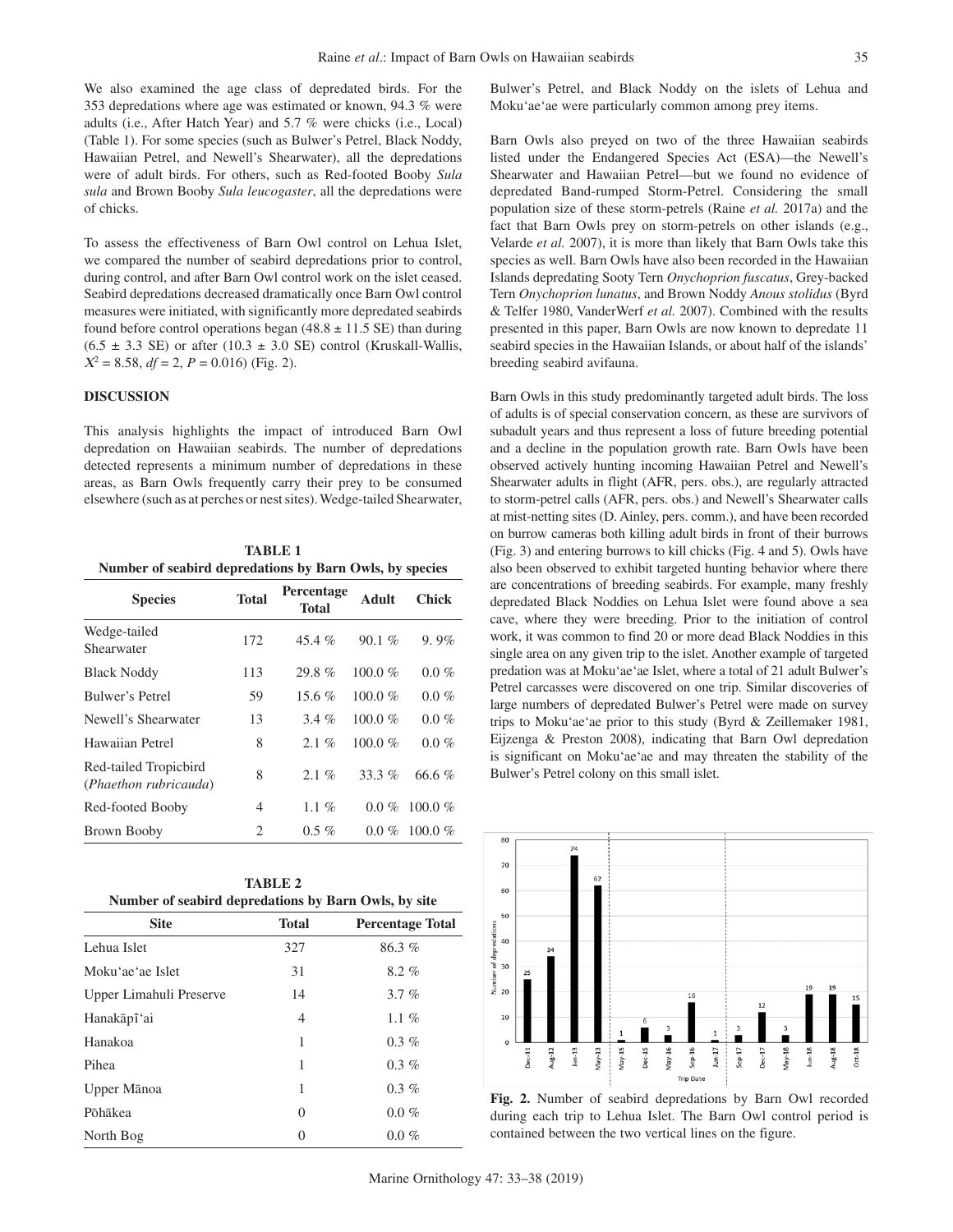Barn Owl control measures, when implemented in a concentrated and systematic fashion, were successful. When control work was undertaken on Lehua Islet by DOFAW, the number of seabird depredations declined significantly. Considering the large numbers of depredations of Wedge-tailed Shearwater, Bulwer's Petrel, and Black Noddy prior to the start of management actions, these control measures would be expected to result in immediate and lasting conservation benefit. However, the work undertaken by the control team also indicated that, despite its small size (113 hectares,

or 1.13 km<sup>2</sup>), Lehua Islet could support a large number of owls (11 were removed in a single year while several individuals were known to be present after the control treatment ended). Our data suggest that Barn Owls are resilient and are capable of rapid recolonization on the islet, probably from source populations on neighboring Ni'ihau or Kaua'i. A Barn Owl nest site on Lehua that was regularly targeted for control work yielded clutches of eggs or chicks within a few months of control operations on multiple occasions, highlighting how quickly owl pairs can re-lay on the



**Fig. 3.** Burrow camera footage of a Barn Owl depredating a Newell's Shearwater adult at its burrow in the Upper Limahuli Preserve.



**Fig. 4.** Burrow camera footage of a Barn Owl entering a Wedge-tailed Shearwater burrow on Lehua Islet to depredate a chick.



**Fig. 5.** Burrow camera footage of a Barn Owl pulling a Wedge-tailed Shearwater chick out of its burrow on Lehua Islet and depredating it.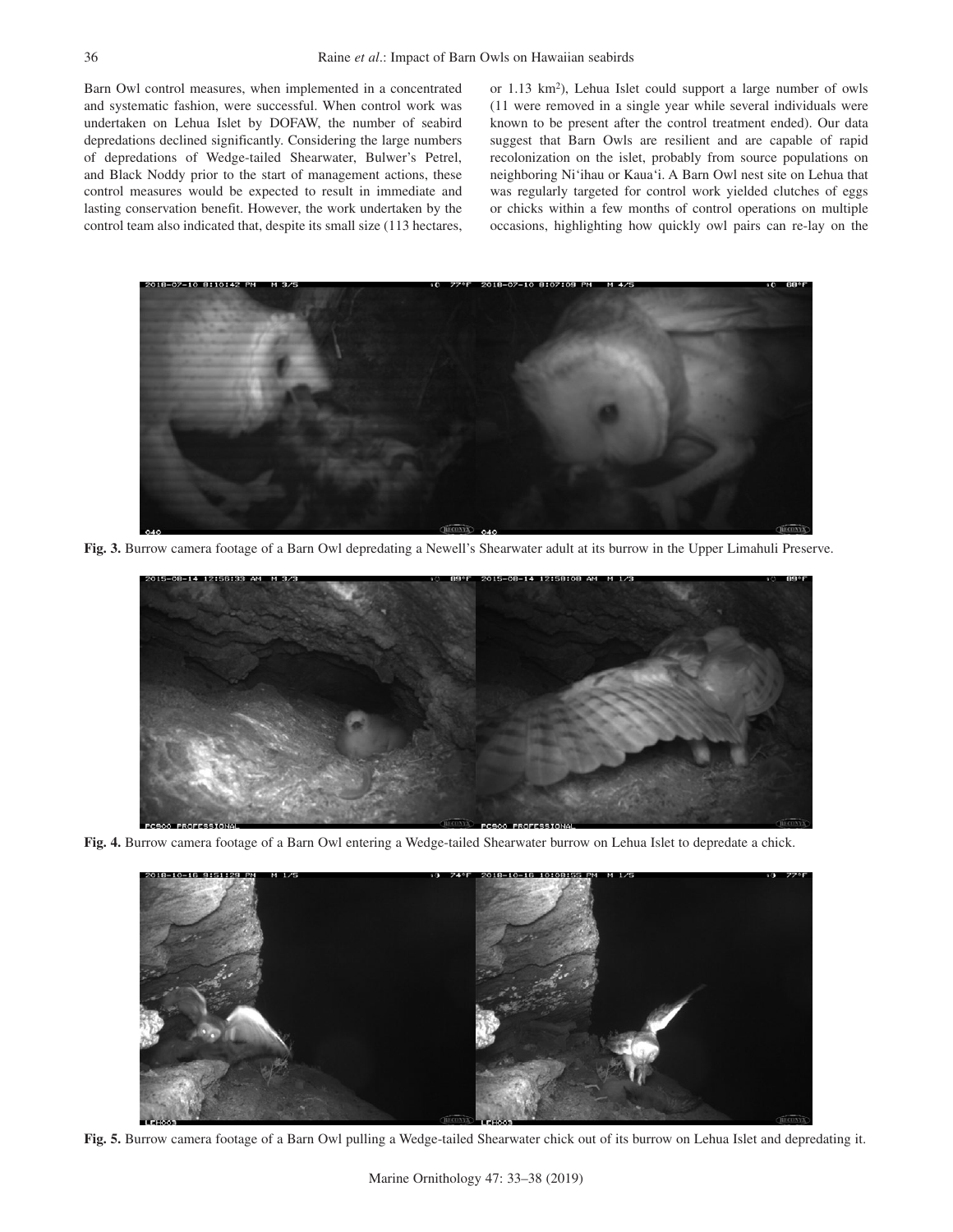islet. Furthermore, considering the short distance between Ni'ihau and Lehua  $(\sim 1 \text{ km})$ , it is highly probable that Barn Owls belonging to established populations on Ni'ihau can transit each night from Ni'ihau to hunt on Lehua.

Rapid recolonization potential highlights one of the critical challenges in controlling this introduced predator in Hawai'i. The species is capable of breeding in high density, can have multiple clutches in any given year, and produces large brood sizes (del Hoyo *et al.* 1999), meaning that recolonization can be rapid when a territorial bird is removed. Furthermore, Barn Owls can be very hard to hunt or trap, particularly if they have been the target of a failed previous attempt (G. Reid, DOFAW, pers. comm). Also, unlike terrestrial introduced predators, they are not excluded by predator-proof fences (and in fact, use fences as perching posts from which to hunt), can have large home ranges (meaning they can target multiple colonies), and, as this study indicates, exhibit the capacity to kill large numbers of seabirds in a relatively short period of time.

Barn Owl control, therefore, is an important aspect of seabird conservation management in Hawai'i and its significance should not be overlooked. Barn Owl control projects need to consider multiple hunting and trapping techniques to target particularly difficult individuals and should include the use of callers and spotlights for hunting, and bal-chatris, pole traps, and Swedish Goshawk traps for trapping. Two of the three ESA-listed seabird species breeding on Kaua'i—Newell's Shearwater and Hawaiian Petrel—have exhibited steep population declines in recent decades due to a range of factors (Raine *et al.* 2017b), and the loss of breeding adults to Barn Owls can have a serious additive impact on the long-term persistence of their colonies. Attempts to use social stimuli such as call playbacks to establish new colonies of these seabird species within predator-proof fences must therefore also contend with potential owl attraction. The impact of Barn Owls on other species, such as Black Noddy and Bulwer's Petrel, can affect specific breeding sites, particularly when the number of depredations regularly occurs on the order of dozens of adults. Depredation by Barn Owls was also implicated as a potential factor in the extirpation of Brown Noddy from Lehua Islet (VanderWerf *et al.* 2007). Lastly, with rat eradication projects underway on Lehua Islet and rat control projects at many endangered seabird colonies on Kaua'i, the removal of what is considered a significant prey item for owls may have the unintended consequence of exacerbating seabird depredation events if Barn Owl control work is not carried out in tandem. Indeed, Barn Owl kills on Lehua Islet have been increasing again since control work ceased. This trend has been seen in other areas, such as a 15-fold increase of Barn Owl kills on Scripps's Murrelet *Synthliboramphus scrippsi*  following steep declines of rodent prey on Santa Barbara Island (Thomsen *et al.* 2018). Resources and staff need to be dedicated to this work to help ensure that seabird management objectives are successful.

# **ACKNOWLEDGEMENTS**

We would like to acknowledge KESRP technicians for their hard work, which is predominantly carried out in remote and very challenging locations. KESRP is a joint project of the Department of Land and Natural Resources (DOFAW) and the Pacific Cooperative Studies Unit (PCSU) of the Research Corporation of the University of Hawai'i. We thank also the DOFAW and PCSU staff who were

involved in providing project support and assistance, especially David Duffy of PCSU and Sheri Mann, Thomas Ka'iakapu, Afsheen Siddiqi, and Jim Cogswell of DOFAW. We would also like to thank the staff involved in undertaking invasive predator control work on Kaua'i, an effort that is a critical to the long-term survival of the seabird colonies: in particular, Chris Mottley, Kyle Pias, and Alex Dutcher of the NARS; Galen Reid, Nicole Cooke, and Clay Chow of the DOFAW; and Chiemi Nagle, Uma Nagendra, Zachary DeWalt, Merlin Edmonds, and Jordan Guss of the NTBG. Funding for the work carried out by KESRP was provided by (i) the Kaua'i Island Utility Cooperative as part of their Short-term Habitat Conservation Plan, (ii) the National Fish and Wildlife Foundation (via the American Bird Conservancy), and (iii) multiple State Wildlife Grants from US Fish and Wildlife Service. We would also like to thank Helen Raine, David Ainley, and Greg Spencer for helpful comments on an earlier version of the manuscript.

## **REFERENCES**

- AU, S. & SWEDBERG, G. 1966. A progress report on the introduction of the Barn owl (*Tyto alba pratincela*) to the island of Kaua'i. *Elepaio* 26: 58–60.
- BERGER, A.J. 1981. *Hawaiian Birdlife, Second Edition.* Honolulu, HI: University Press of Hawaii.
- BYRD, G.V. & TELFER, T.C. 1980. Barn Owls prey on birds in Hawaii. *Elepaio* 41: 35–36.
- BYRD, G.V. & ZEILLEMAKER, C.F. 1981. Seabirds of Kilauea Point, Kauai Island, Hawaii. *Elepaio* 41: 67–70.
- CROXALL, J.P., BUTCHART, S.H.M., LASCELLES, B. ET AL. 2012. Seabird conservation status, threats and priority actions: A global assessment. *Bird Conservation International* 22: 1–34.
- EIJZENGA, H. & PRESTON, D.J. 2008. *Inventory of seabirds, plants, and arthropods on twenty offshore islets in the main Hawaiian Islands.* Bishop Museum Technical Report No. 43. Bishop Museum Hawai'i Biological Survey. Honolulu, HI: Bishop Museum Press.
- HARPER, G.A. 2007. Detecting predation of a burrow-nesting seabird by two introduced predators, using stable isotopes, dietary analysis and experimental removals. *Wildlife Research* 34: 443–453.
- DEL HOYO, J., ELLIOTT, A. & SARGATAL, J. 1999. *Handbook of the Birds of the World.* Vol. 5 – Barn-owls to Hummingbirds. Barcelona, Spain: Lynx Edicions.
- IMBER, M.J., TAYLOR, G.A., GRANT, A.D. & MUNN, A. 1994. Chatham Island Taiko *Pterodroma magentae* management and research, 1987–1993: Predator control, productivity and breeding biology. *Notornis* 41: 61–68.
- JOHNSTON, R.B., BETTANY, S.M., OGLE, R.M., AIKMAN, H.A., TAYLOR, G.A. & IMBER, M.J. 2003. Breeding and fledging behaviour of the Chatham Taiko (Magenta Petrel) *Pterodroma magentae*, and predator activity at burrows. *Marine Ornithology* 31: 193–197.
- LEPAGE, D. 2018. *Avibase The World Bird Database.* [Available online at https://avibase.bsc-eoc.org/avibase.jsp?lang=EN Accessed 10 Nov 2018.]
- PYLE, R.L. & PYLE, P. 2017. *The Birds of the Hawaiian Islands: Occurrence, History, Distribution, and Status.* Version 2. Honolulu, HI: B.P. Bishop Museum.
- RAINE, A.F., BOONE, M., McKOWN, M. & HOLMES, N. 2017a. The breeding phenology and distribution of the Band-rumped Storm-petrel *Oceanodroma castro* on Kaua'i and Lehua Islet, Hawaiian Islands. *Marine Ornithology* 45: 73–82.